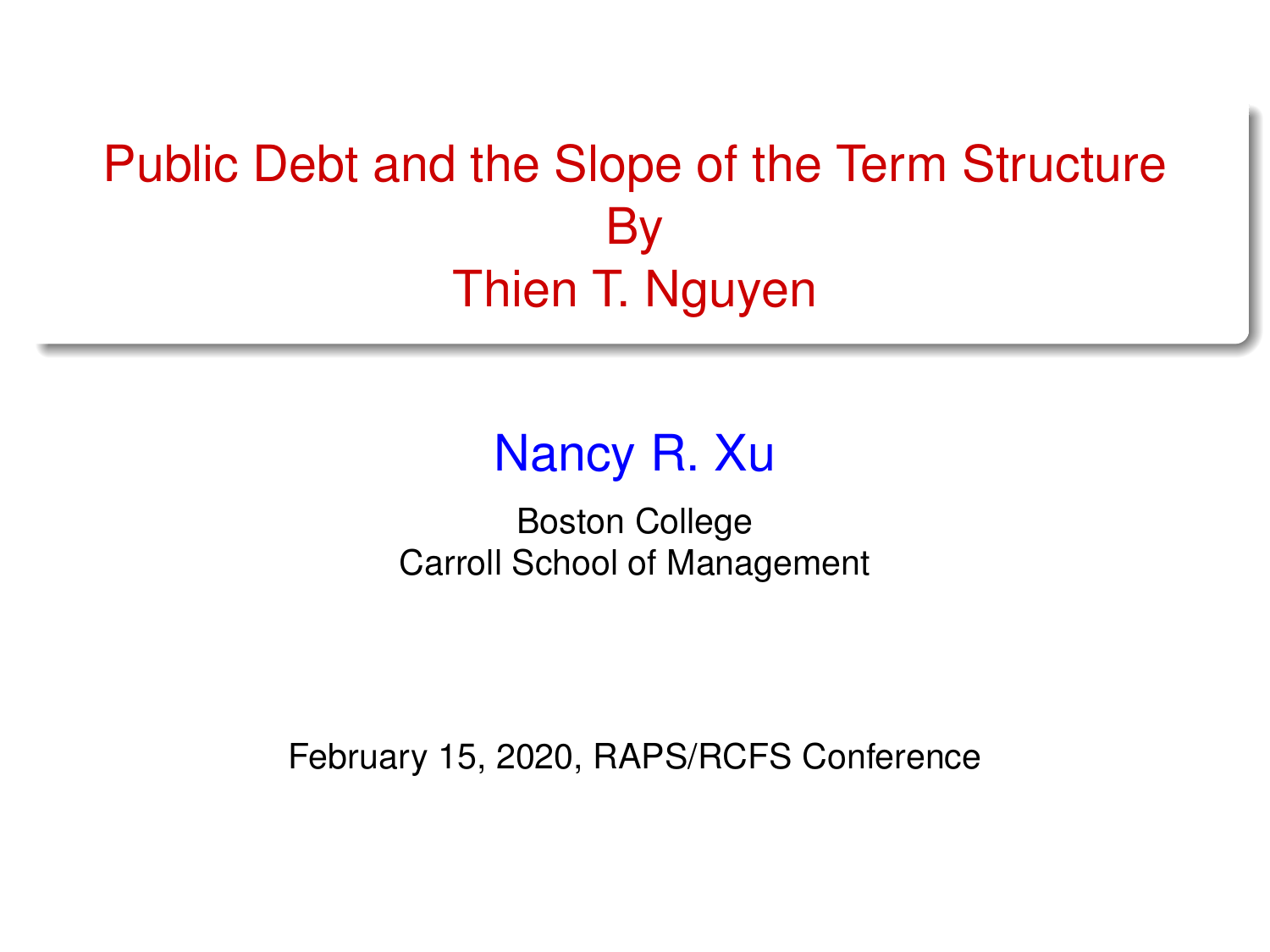#### <span id="page-1-0"></span>**Objective**

§ Further the understanding between supply shocks (quantities) and yield spreads (asset prices)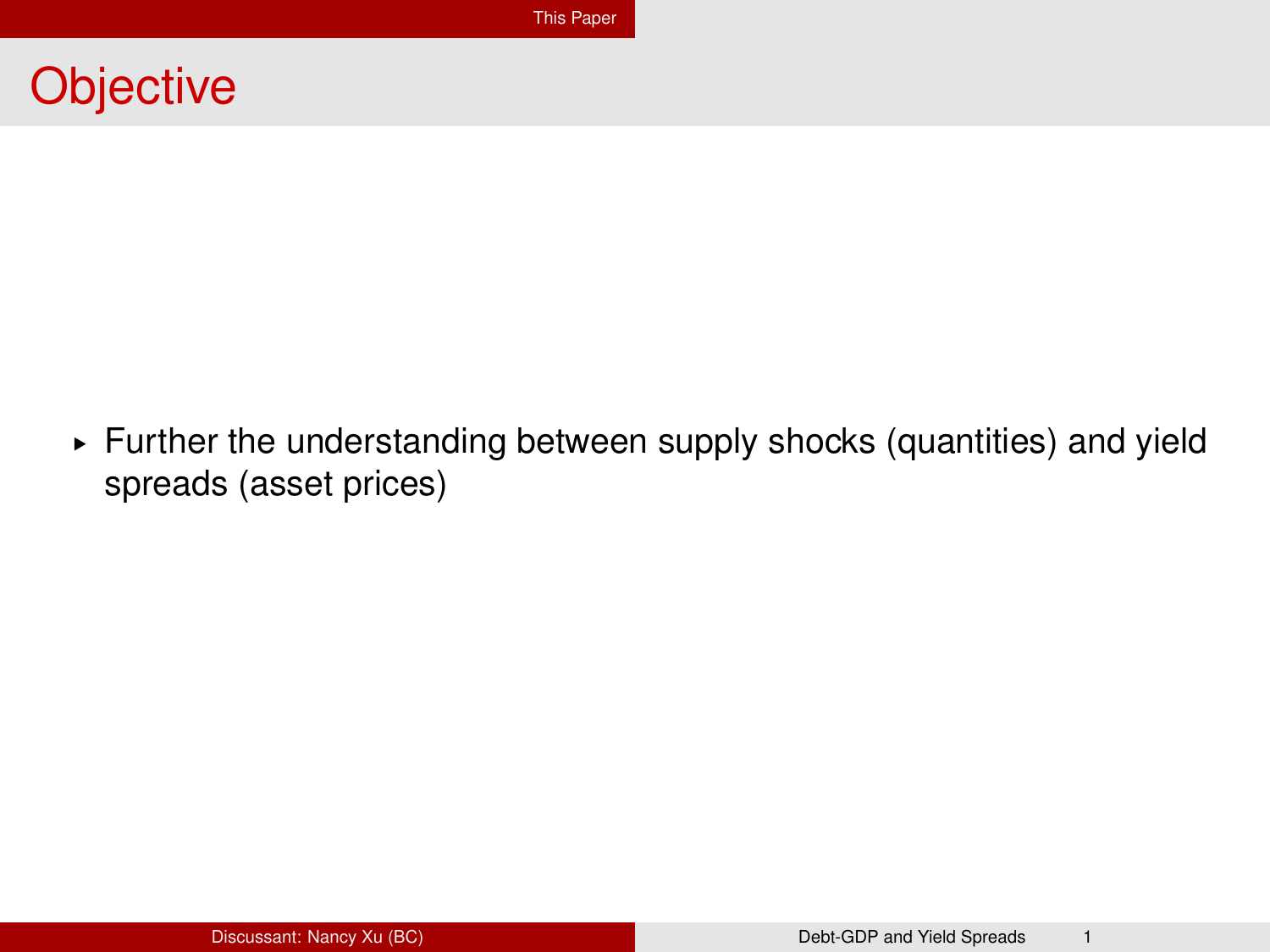#### **Motivation**

- $\triangleright$  In recent years since the GFC, governments around the world responded by implementing fiscal stabilization measures  $\rightarrow$  rising public debt
- ▶ Such policy instruments can be thought of as supply shocks might be distortionary and/or have impacts on the asset market in general. However, it is largely unexplored in the literature (except for a few, Koijen & Yogo, 2019a, 2019b)
- $\triangleright$  This paper focuses on the interest rate and its term structure in particular.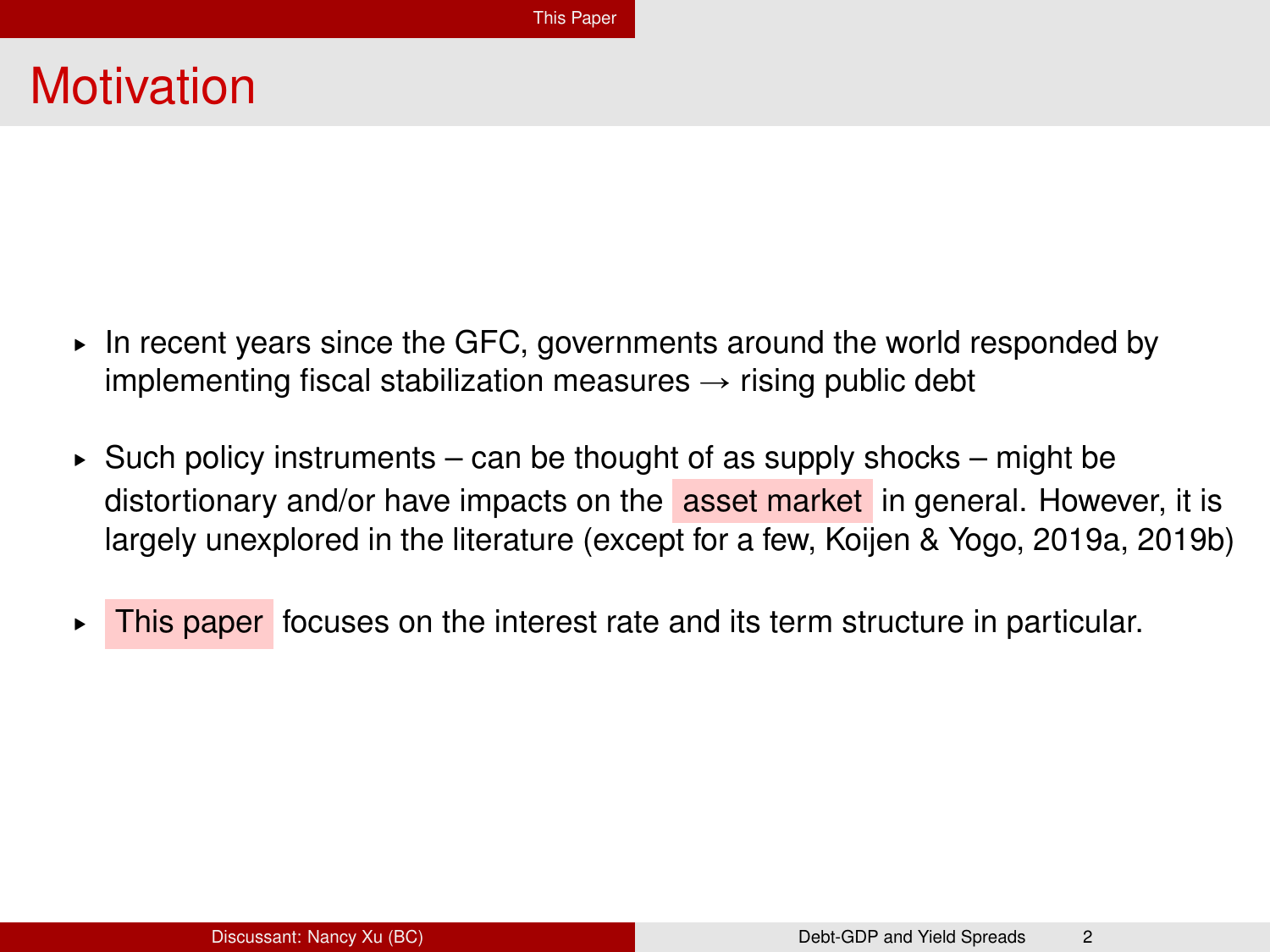## Main findings - Empirical evidence

- § Quarterly public debt to lagged quarterly GDP, "DGDP"
- § Tables 2-8 (w/ controls: output gap, inflation, corporate debt, foreign demand) **Finding (1):** DGDP has a positive contemporaneous relation with yield spreads from 3- to 10-year horizons.

**Finding (2):** An increase in DGDP significantly heightens yield spreads across the term structure.

§ Tables 9-11 (w/ controls)

**Finding (3):** DGDP negatively predicts the nominal consumption growth (upward term structure)

**Finding (4):** DGDP negatively predicts the real consumption growth

**Finding (5):** DGDP negatively predicts the inflation (upward term structure)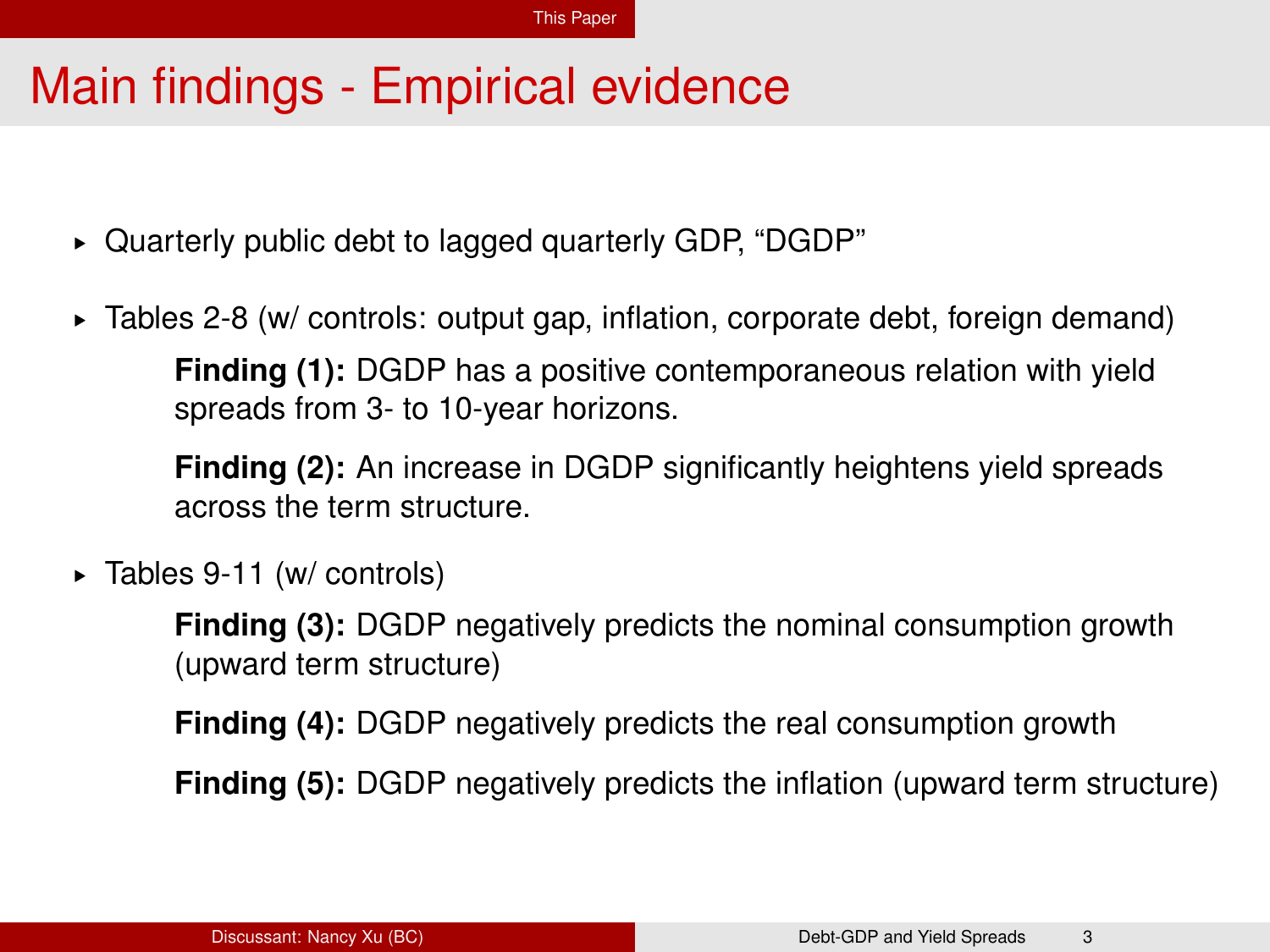## Main findings - DSGE

- § **Goal:** to quantitatively examine the links between public debt, inflation, bond yields, and macroeconomy (growth, investment, labor)
- § **Settings:** fiscal policy-side (Croce, Nguyen & Schmid, 2012) + macro-side (Kung, 2015)
- § **Agents:**
	- $\Rightarrow$  Households: Epstein-Zin preferences defined over consumption; consume and save (equity and bond); endowed with 1 unit of labor; competitive nominal wage
	- $\Rightarrow$  Firms: final-good and intermediary-good firms; invest and produce; pay wage to HH; pay tax to government
	- $\Rightarrow$  Government: fiscal authority (expenditure = raise public debt + raise tax from corporates); monetary authority (Taylor rule)
- § **Structural shocks:** TFP shock, government expenditure shocks, pure fiscal policy shocks, pure monetary policy shocks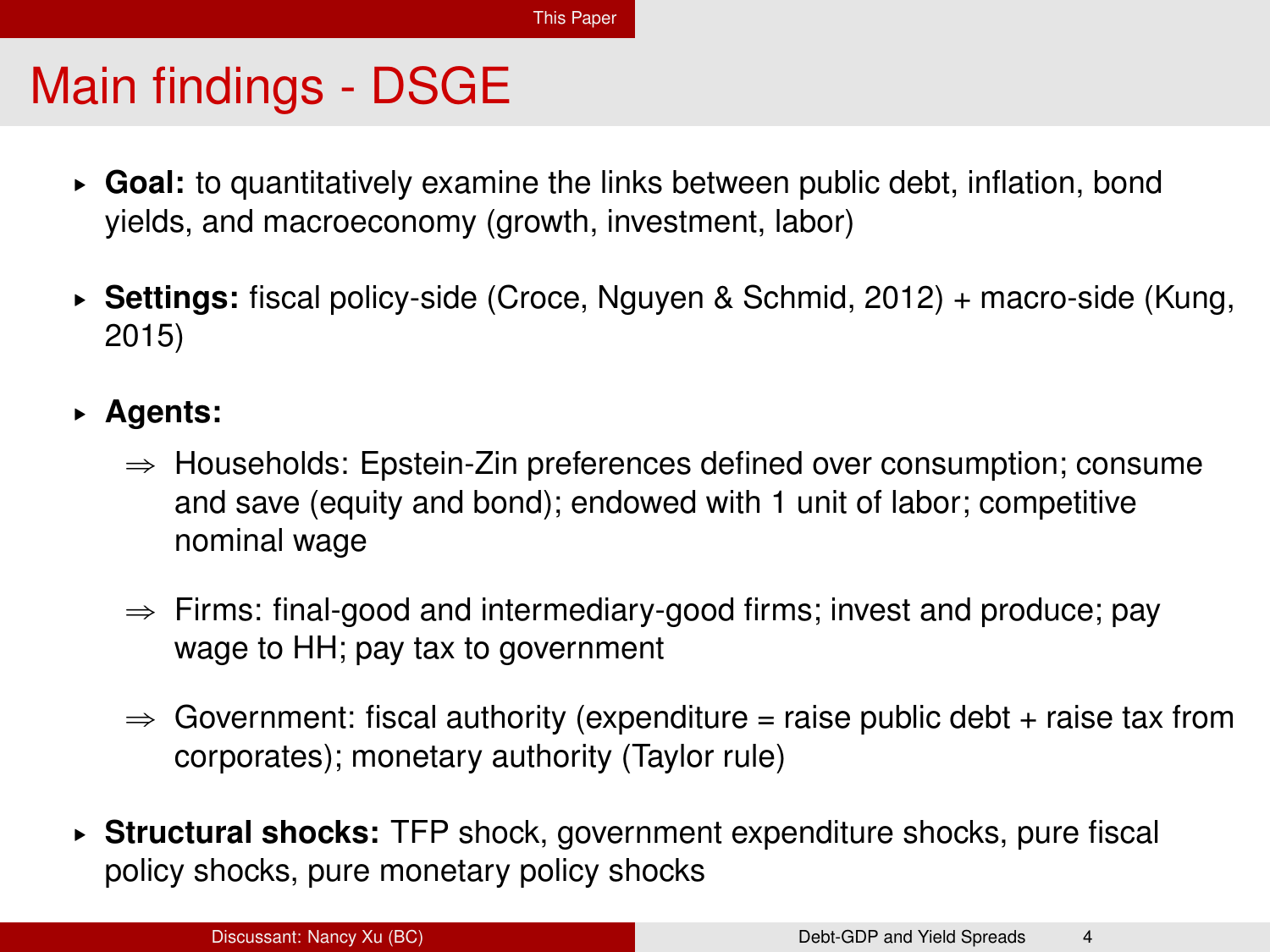## Main findings - DSGE

- ▶ DGDP positively predicts bond yield spreads, mainly through:
	- $\Rightarrow$  Productivity shock: government increases tax to discourage investment and push resources toward consumption, and the increase in taxation leads to lower debt; HH expect growth to mean revert eventually in the future, hence pushing up the price of long-term bond, yield drops)
	- $\Rightarrow$  + Fiscal policy shock: higher DGDP immediately; large drop in expected inflation; yield spread increase



Figure 2. Impulse responses of DGDP and vield spreads to structural shocks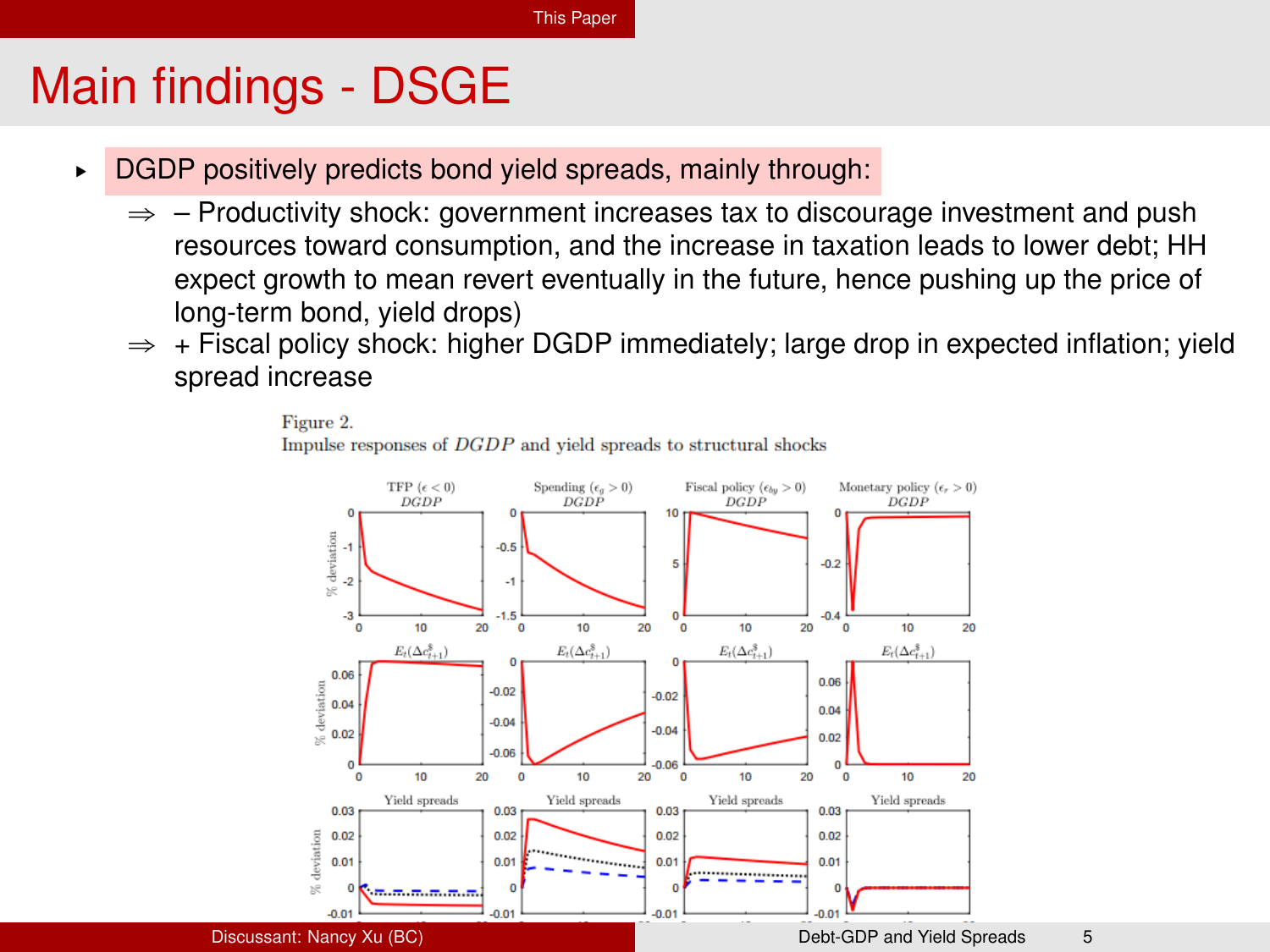#### <span id="page-6-0"></span>Comment #1: What I Like About the Paper

- 1. The structure of the paper is solid:
	- § establish empirical evidence
	- § propose a generalized model to specify potential channels and quantitatively discuss the relevance
	- $\blacktriangleright$  relate back to the empirical evidence
- 2. Economic question is important and relevant:
	- $\triangleright$  particularly, what is the relationship between quantities and asset prices?
	- § government bond market is still understudied
- 3. The extensive model sensitivity check (in the calibration) is appreciated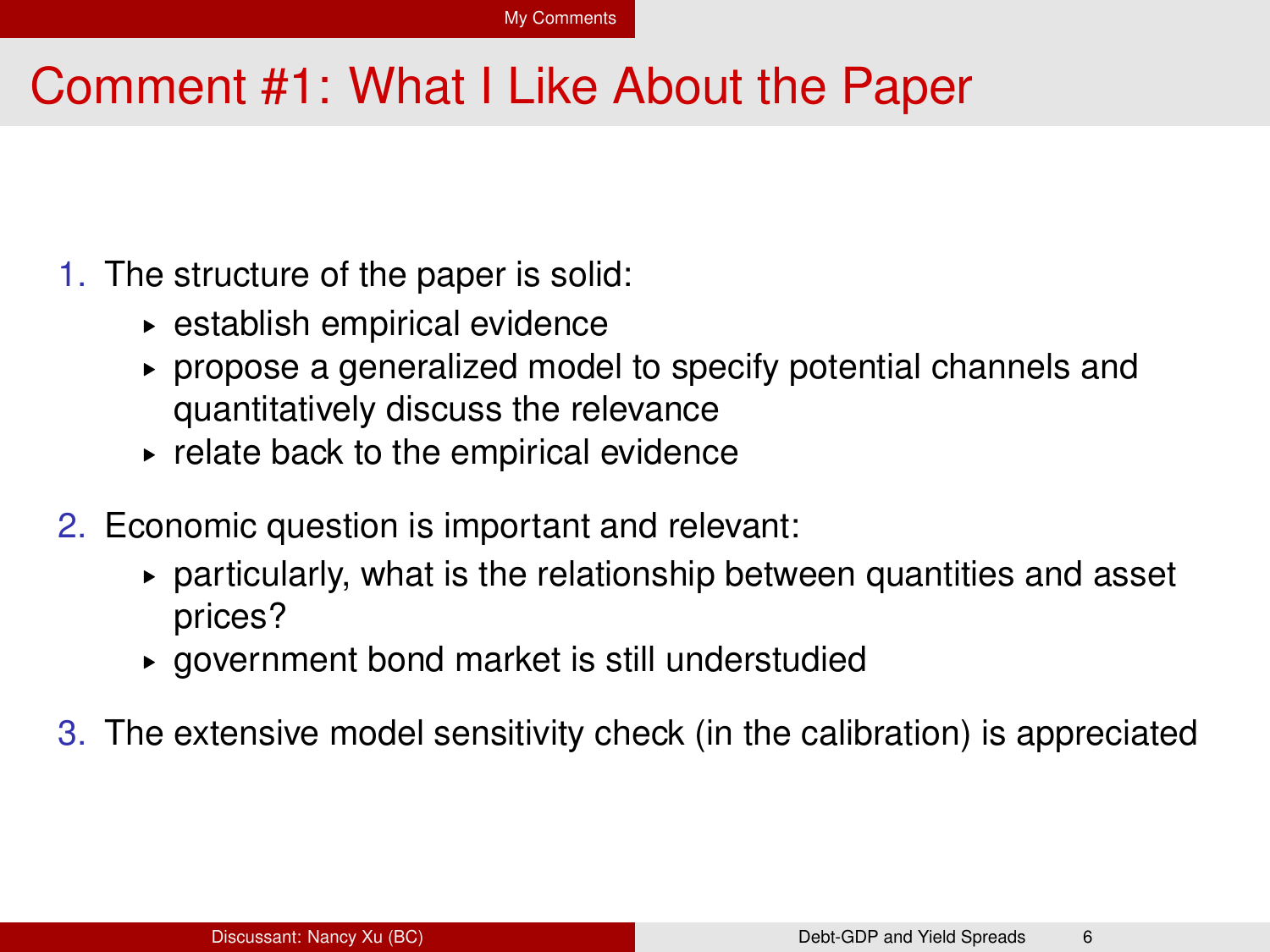#### Comments:

- #2 Empirical evidence
- #3 Model
- #4 Future directions
- #5 Exposition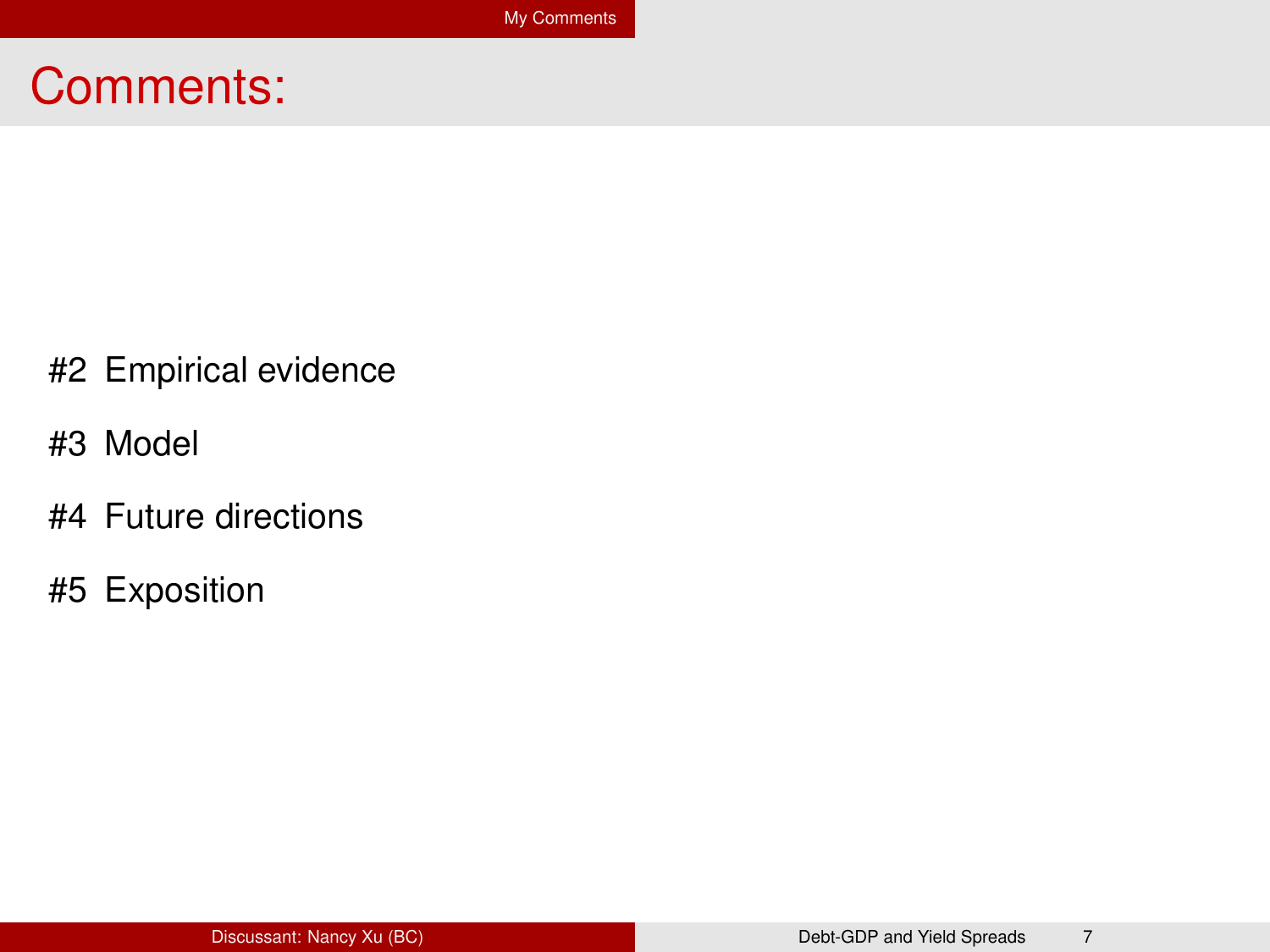#### [My Comments](#page-6-0)

## Comment #2: Empirical evidence (1)

▶ Collinear explanatory variables:

 $\Rightarrow$   $i_t^{(n)} - i_t^{(1)} \sim \text{DGDP}_t + \{\text{outputgap}, \text{inflation}, \text{foreignpartition}, ...\}$ 

 $DGDP$  and bond vields  $(I)$ 

|                     | $- i^{(1)}$<br>$_{1}(3)$ | $i^{(5)} - i^{(1)}$ | $-i^{(1)}$ | (10)       |
|---------------------|--------------------------|---------------------|------------|------------|
|                     |                          | Panel A             |            |            |
| $DGDP_t$            | $0.222***$               | $0.354***$          | $0.431***$ | $0.433***$ |
|                     | (0.100)                  | (0.098)             | (0.097)    | (0.100)    |
| Constant            | 0.203                    | $-0.067$            | $-0.220$   | $-0.168$   |
|                     | (0.320)                  | (0.296)             | (0.279)    | (0.305)    |
| <b>Observations</b> | 227                      | 227                 | 227        | 186        |
| Adjusted $R^2$      | 0.045                    | 0.122               | 0.183      | 0.203      |

Table 4

DGDP and bond vields: The impact of global demand

|                     | $i_i^{(3)}$<br>$- i^{(1)}_t$ | $i^{(5)}_i - i^{(1)}_i$ | $i^{(7)}_i = i^{(1)}_i$ | (1)<br>(10) |
|---------------------|------------------------------|-------------------------|-------------------------|-------------|
|                     |                              | Panel A                 |                         |             |
| $DGDP_t$            | $1.419***$                   | $1.384***$              | $1.342***$              | $1.241***$  |
|                     | (0.420)                      | (0.414)                 | (0.402)                 | (0.366)     |
| $DGDP^F_*$          | $-1.358***$                  | $-1.177***$             | $-1.050***$             | $-0.892**$  |
|                     | (0.408)                      | (0.413)                 | (0.407)                 | (0.377)     |
| Constant            | $-1.268*$                    | $-1.310**$              | $-1.298**$              | $-1.217**$  |
|                     | (0.688)                      | (0.645)                 | (0.609)                 | (0.542)     |
| <b>Observations</b> | 192                          | 192                     | 192                     | 186         |
| Adjusted $R^2$      | 0.146                        | 0.183                   | 0.220                   | 0.259       |

Suggestion: (1) Helpful to add 1 correlation table of these variables in the regression horserace; some level of correlation should be expected; (2) an US- or global-fiscal-cycle-cleansed *DGDP<sup>F</sup>* will be more helpful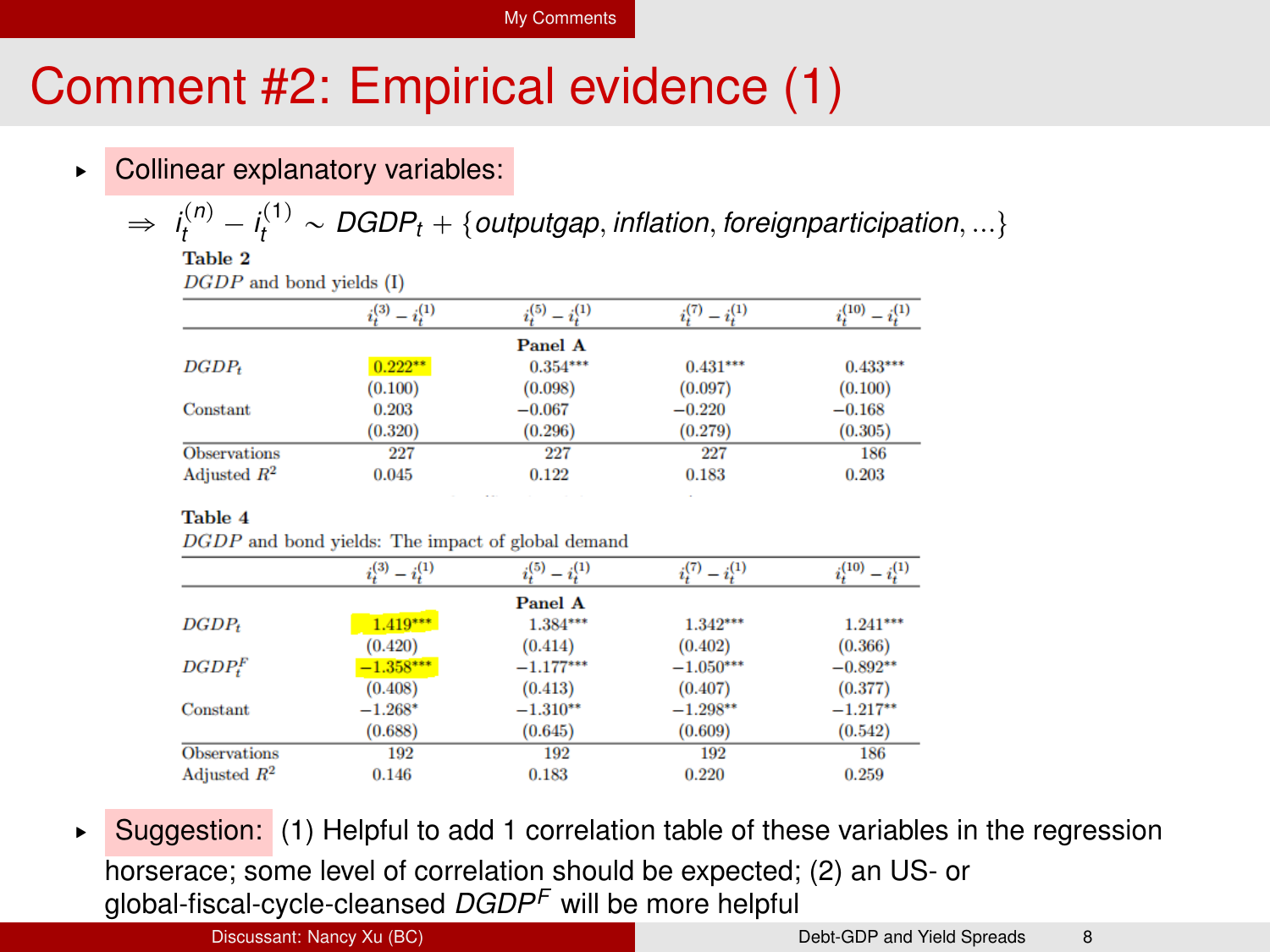#### [My Comments](#page-6-0)

## Comment #2: Empirical evidence (2)

- ▶ Spurious concern of I(1) bias [Granger and Newbold] in predictive regressions:
	- $\Rightarrow$   $\frac{1}{J}\sum_{j=1}^{J} y_{t+j} \sim DGDP_t + \{outputgap, inflation\}$
	- $\Rightarrow$  The main predictor DGDP seems to be a I(1) variable



| Model summary statistic |
|-------------------------|
|                         |

|                       | <b>Data</b> | SE   |
|-----------------------|-------------|------|
| $E(\Delta c)$         | 2.08        | 0.20 |
| $\sigma(\Delta c)$    | 1.62        | 0.14 |
| $ACF1(\Delta c)$      | 0.08        | 0.14 |
| $E(\pi)$              | 3.44        | 0.27 |
| $\sigma(\pi)$         | 3.86        | 0.16 |
| $ACF1(\pi)$           | 0.40        | 0.07 |
| $corr(\pi, \Delta c)$ | $-0.11$     | 0.06 |
| $\sigma(\Delta s)$    | 3.02        | 0.25 |
| $E(\tau)$             | 35.12       | 0.72 |
| $\sigma(\tau)$        | 8.68        | 0.36 |
| E(DGDP)               | 2.37        | 0.35 |
| $\sigma(DGDP)$        | 0.86        | 0.04 |
| ACF1(DGDP)            | 0.99        | 0.01 |

► Suggestion: (1) check stationarity of DGDP in the data using unit root or stationarity tests (they sometimes cannot agree with each other)

(2) HH1980 with J lags might not be enough; serial correlation in the residual will be underestimated; suggest to use Hodrick1992 instead or NeweyWest with (way) more lags (3) The predictive coefficient (correlation) increases monotonically as J increases (see e.g. Table 9)  $\rightarrow$  this result may also suffer from I(1) bias

(4) Create a stationary version (e.g. cleansed by 3 year of moving averages)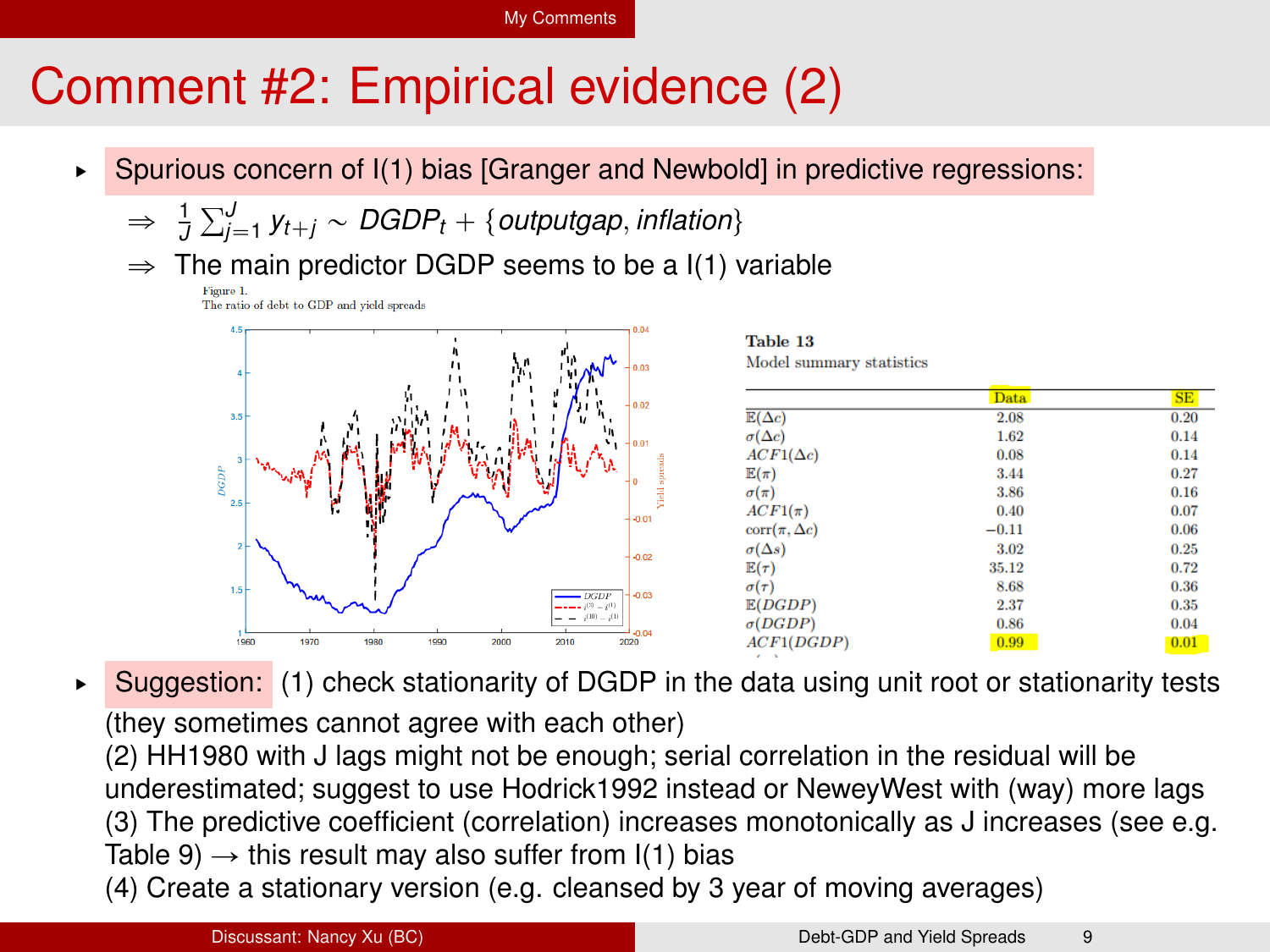## Comment #3: Model

- $\blacktriangleright$  I view the main results that the paper is trying to match moments between public debt (government fiscal shock) and asset prices: (1) sign, (2) term structure
- ► Strong positive DGDP-term spread relation; but weak upward slope evidence of the term structure (even a weak result for empirical evidence)

|                   | (3)<br>(1) | (5)<br>(1) | $_{2}(1)$  | (10)       |  |
|-------------------|------------|------------|------------|------------|--|
|                   | Data       |            |            |            |  |
| DGDP <sub>t</sub> | $0.222**$  | $0.354***$ | $0.431***$ | $0.433***$ |  |
|                   | (0.100)    | (0.098)    | (0.097)    | (0.100)    |  |
| Adjusted $R^2$    | 0.045      | 0.122      | 0.183      | 0.203      |  |
|                   | Model      |            |            |            |  |
| $DGDP_t$          | 0.253      | 0.290      | 0.324      | 0.370      |  |
| Adjusted $R^2$    | 0.064      | 0.084      | 0.105      | 0.137      |  |

Madale DCDD and hand stable (D

 $\triangleright$  Suggestion: (1) The impulse responses of 1 unit of the four main structural shocks in the system are very useful (i.e., Figure 2). However, what's more empirically relevant and intriguing (i.e., provide direct policy implications) is their relative importance. I propose some sort of "Jackknife exercise" (i.e., deleting one shock channel, and see how the model then performs in terms of matching the main regression coefficients) (2) The empirical and theoretical analysis of "predicting consumption growth" is a bit distracting. One can imagine (potentially) splitting up the paper into two, one focusing on the term structure, the other one on economic growth/macroeconomy (3) Different impacts of independent MP (short-lived) and FP (persistent) processes on yield spreads. In real time, both policies are likely synchronized (e.g., financial crisis).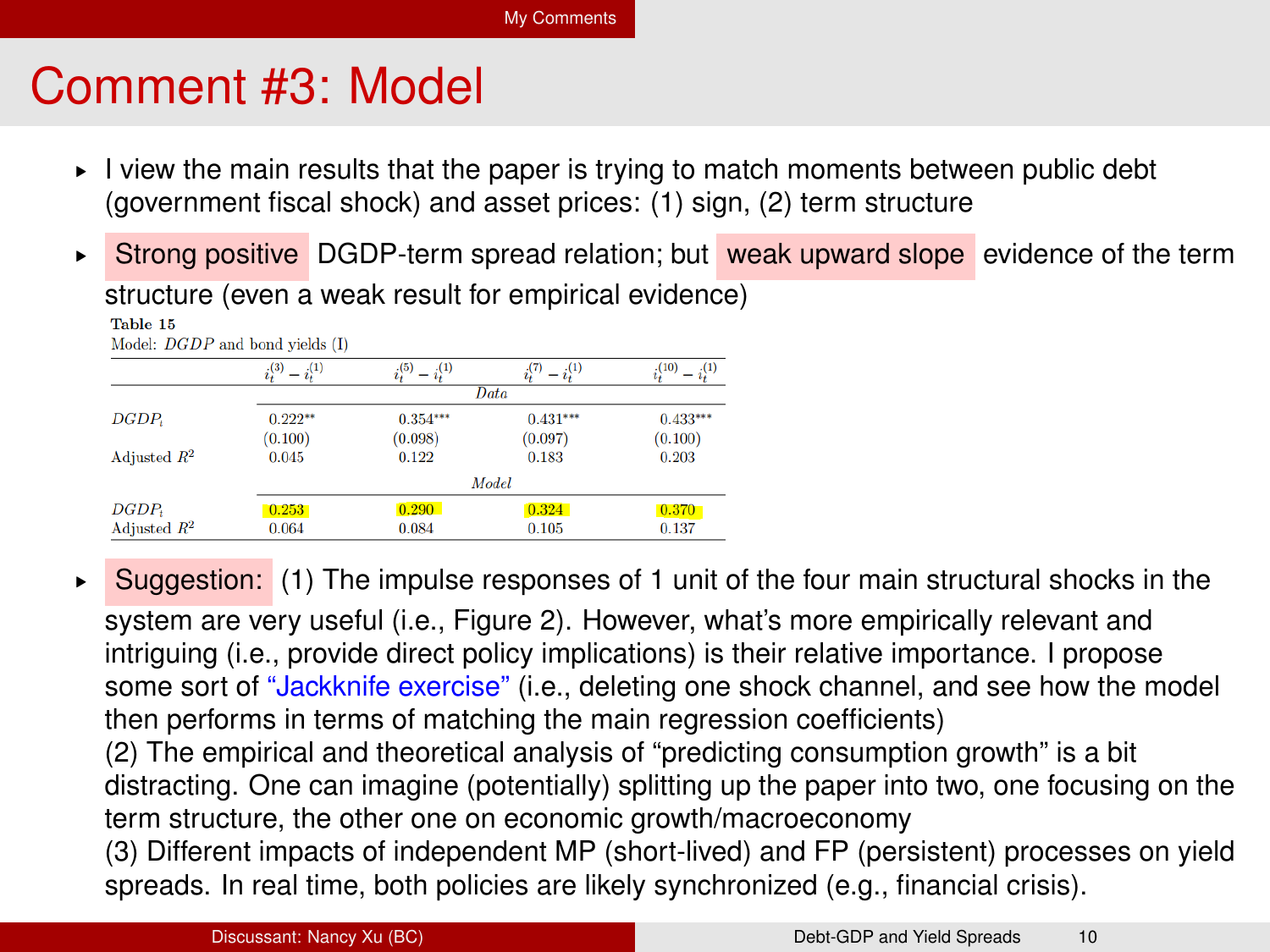## Comment #4: Future directions

► International evidence is interesting but does not fit in the current exposition:

#### Table 8

International panel regressions

|               | (3)<br>(1) | (1)<br>(5) | $-i^{(1)}_{it}$ | (1)<br>(10) |
|---------------|------------|------------|-----------------|-------------|
|               |            | Panel A    |                 |             |
| $DGDP_{it}$   | $0.131***$ | $0.144***$ | $0.145***$      | $0.153***$  |
|               | (0.039)    | (0.041)    | (0.042)         | (0.042)     |
| Constant      | 0.687      | 0.693      | 0.676           | 0.577       |
|               | (0.528)    | (0.551)    | (0.547)         | (0.525)     |
| Country FE    | Yes        | Yes        | Yes             | Yes         |
| Time FE       | Yes        | Yes        | Yes             | Yes         |
| Overall $R^2$ | 0.502      | 0.507      | 0.515           | 0.537       |

- $\Rightarrow$  DGDP of country *j* in quarter *t* contain debt held by global investors (foreign agents); vice versa. Studying this international DGDP-yield spread relation can be more complicated than a simple international panel regression model captures  $\rightarrow$  However, very interesting extension!
- $\Rightarrow$  DSGE does not have an international component
- § Other channels public debt influences the financial market Signaling? Risk aversion? Contagious across all debt assets?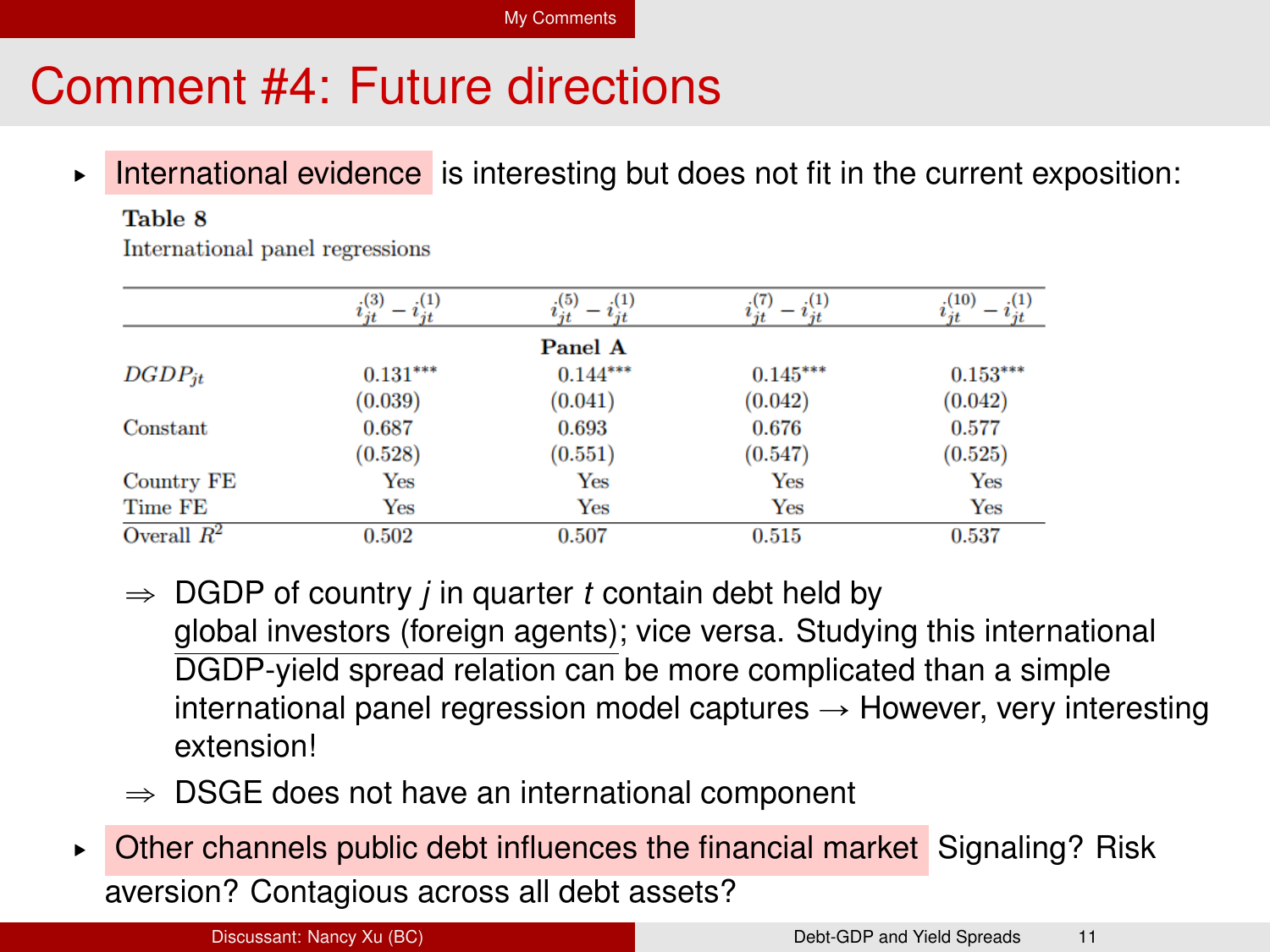#### Comment #5: Exposition

- § Highly recommend to shorten the paper (75 pages, 29 tables)
- ▶ Suggestion:

(1) remove the international parts

(2) focus on the relation between public debt and yield spread (establish the empirical evidence  $\rightarrow$  model setup  $\rightarrow$  implications on the multiple channels  $\rightarrow$ link back to the empirical evidence by doing some jackknife exercises, i.e., actual relative importance of these channels)

(3) Overall, the sensitivity section is very impressive; perhaps shorten it by delegating (more) tables to the online appendix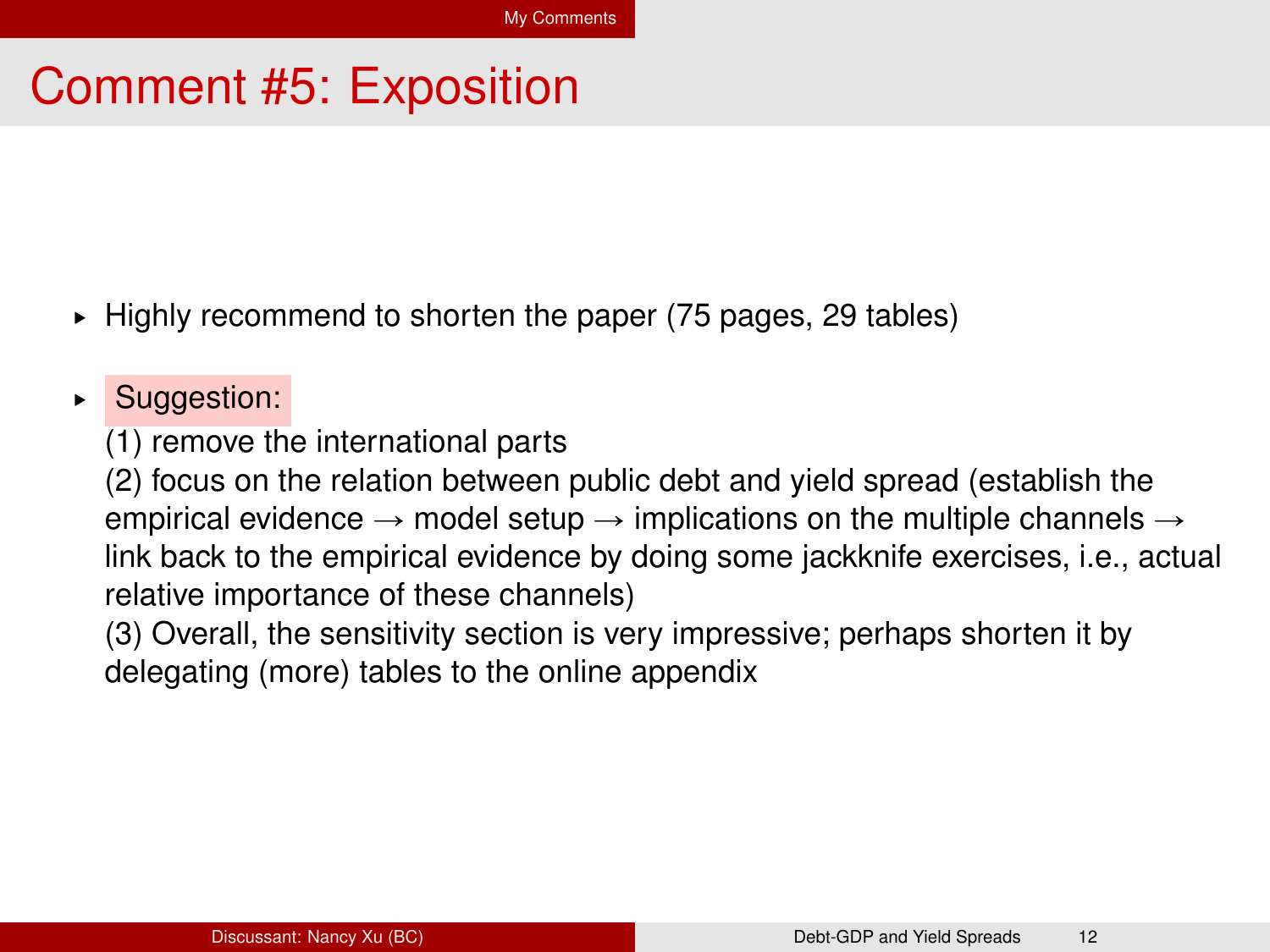#### <span id="page-13-0"></span>**Conclusion**

- § I highly recommend it: the story is convincing and the structural, quantitative effort is definitely appreciated
- § To make it more convincing:
	- 1. Sharpen the empirical section (suggestion: reconsider potential collinearity and I(1) bias concerns)
	- 2. Build a closer and more transparent link back to empirical evidence (suggestion: jackknife exercise)
	- 3. Shorten the paper (suggestion: remove or relegate several "branches")